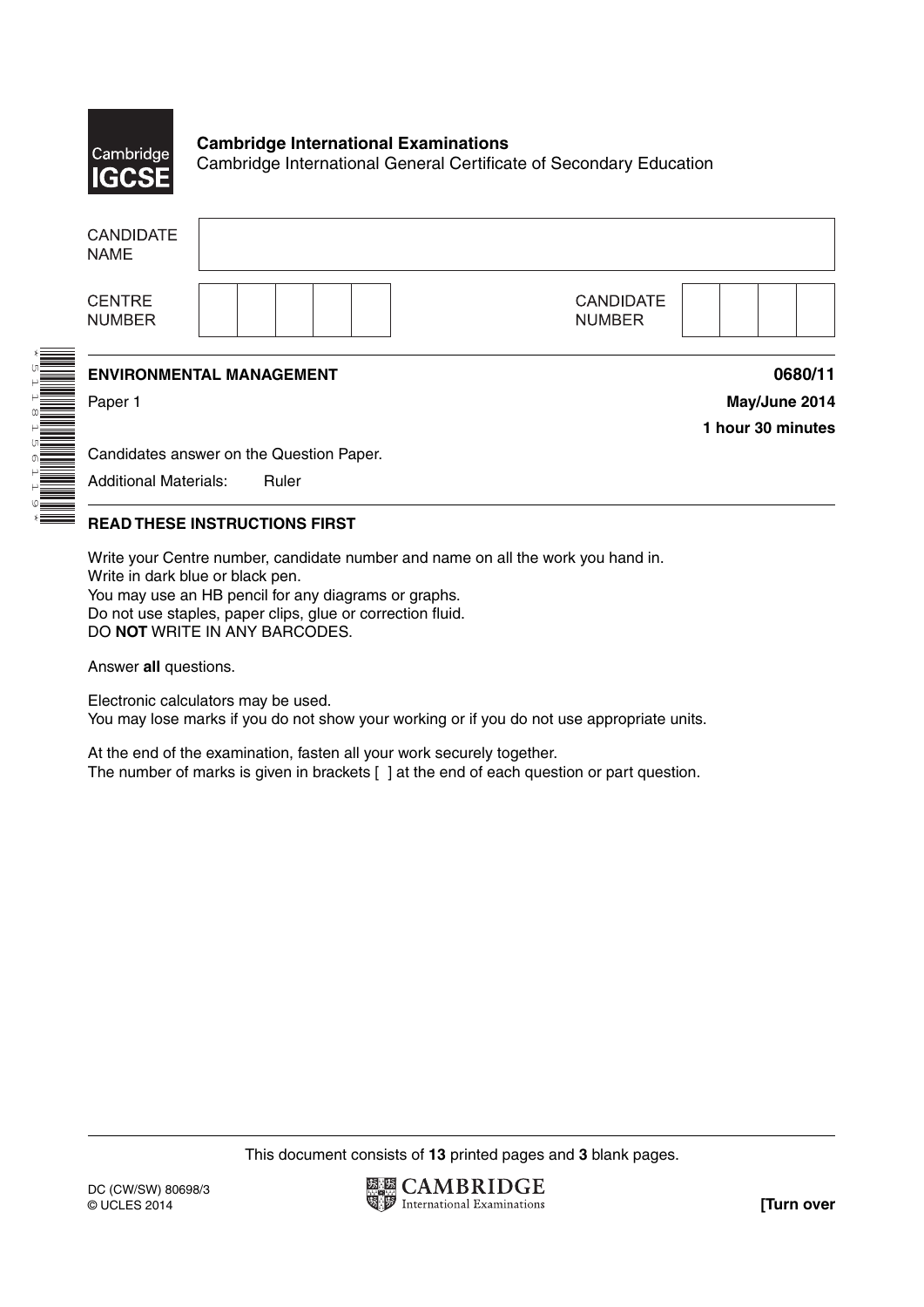**1 (a) (i)** What is an ecosystem?

 ........................................................................................................................................... ........................................................................................................................................... ........................................................................................................................................... .......................................................................................................................................[3]

 **(ii)** The diagram below shows energy flow in an ecosystem.



Complete the diagram by filling in the boxes on the lines provided. Use words from the list below.

| transpiration | respiration | photosynthesis | heat |     |
|---------------|-------------|----------------|------|-----|
| light         | mechanical  | infiltration   |      | [4] |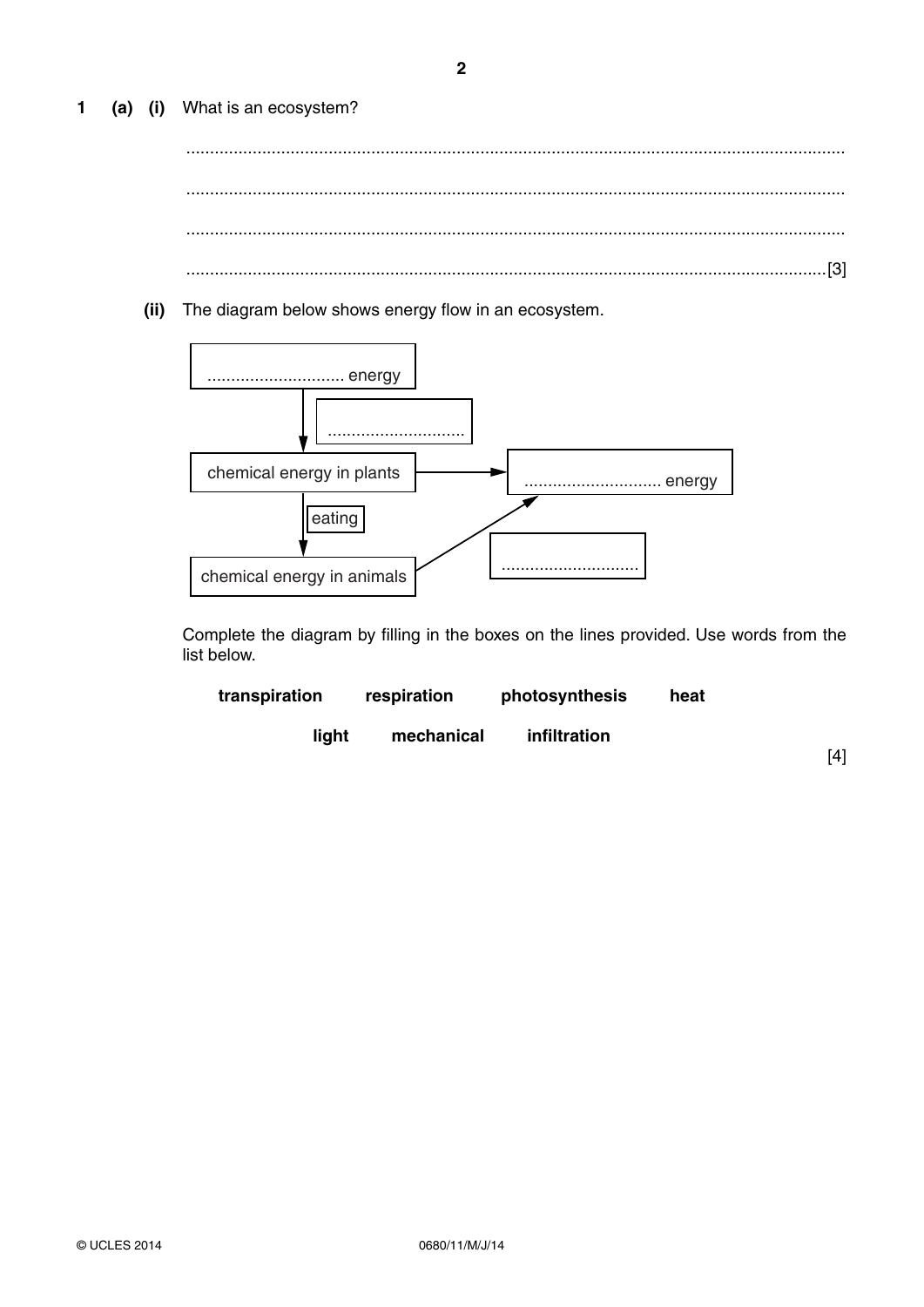(b) The diagram below shows a nutrient cycle in a tropical rainforest.



Tropical rainforests are being removed for agriculture and other purposes.

Describe how this removal changes the nutrient cycle shown in the diagram above.

 $\ddotsc$  $\sim$   $\sim$   $\sim$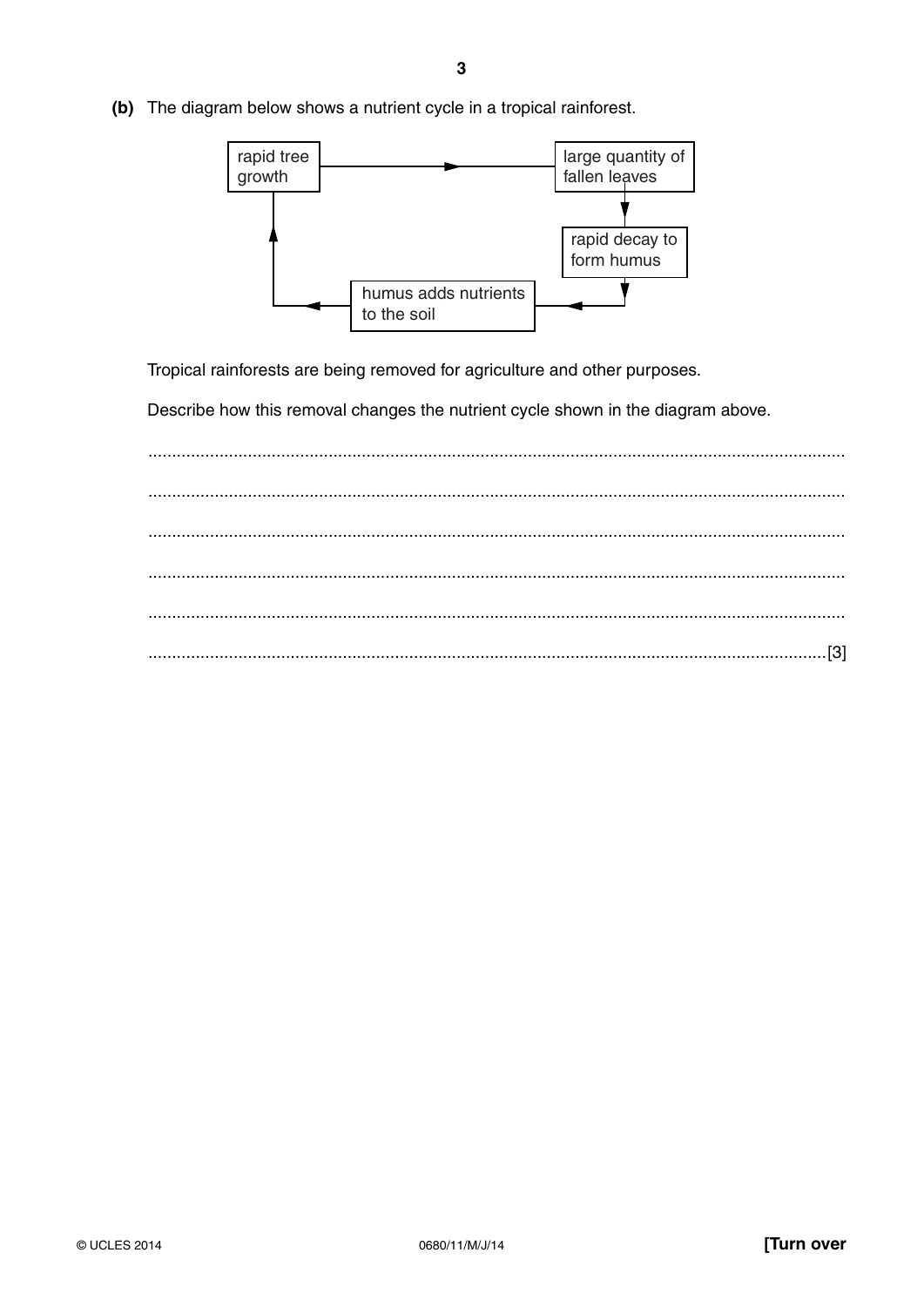| cloud<br>gusty winds<br><b>August</b> | rapidly rising<br>-moist áir | aır<br>descends<br>clear<br>skies | rapidly rising<br><b><i>Moist air</i></b> | cloud<br>gusty winds | ε<br>2000 |
|---------------------------------------|------------------------------|-----------------------------------|-------------------------------------------|----------------------|-----------|
|                                       | very rough                   | calm                              | very rough                                | choppy               |           |

(a) The diagram below shows a section through a cyclone.  $\mathbf 2$ 

(i) Use the diagram and your own knowledge to explain how a cyclone forms.

|      | $\lbrack . \lbrack 4 \rbrack$                               |
|------|-------------------------------------------------------------|
| (ii) | Describe two different types of damage a cyclone may cause. |
|      |                                                             |
|      |                                                             |
|      |                                                             |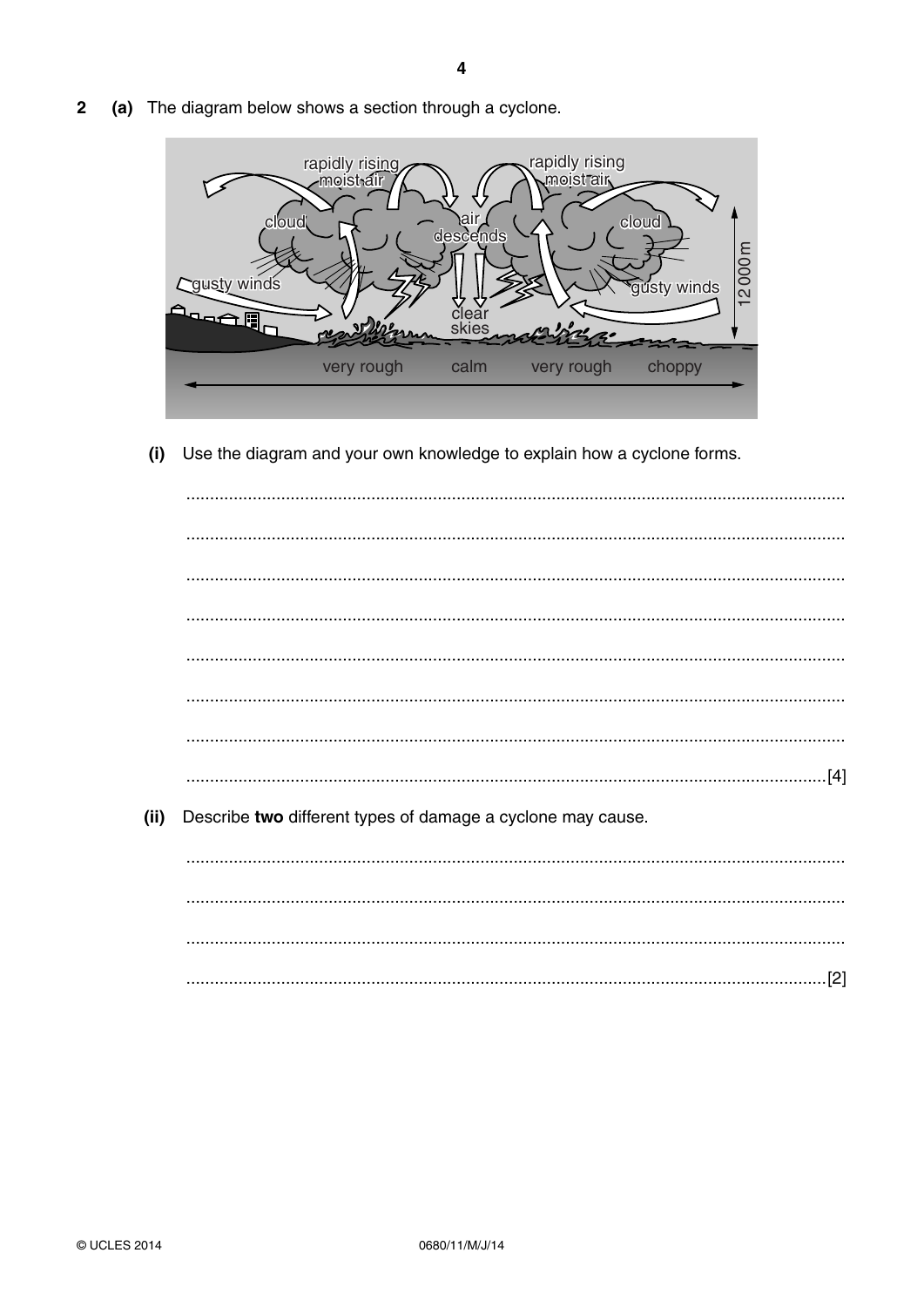(iii) In one country in 1970, 300000 people died in a cyclone. When a more severe cyclone struck the same area 20 years later, 130000 people died.

Suggest what the authorities may have done to achieve this change.

(b) Wind can be used as a source of power. State two ways in which the power of the wind is used.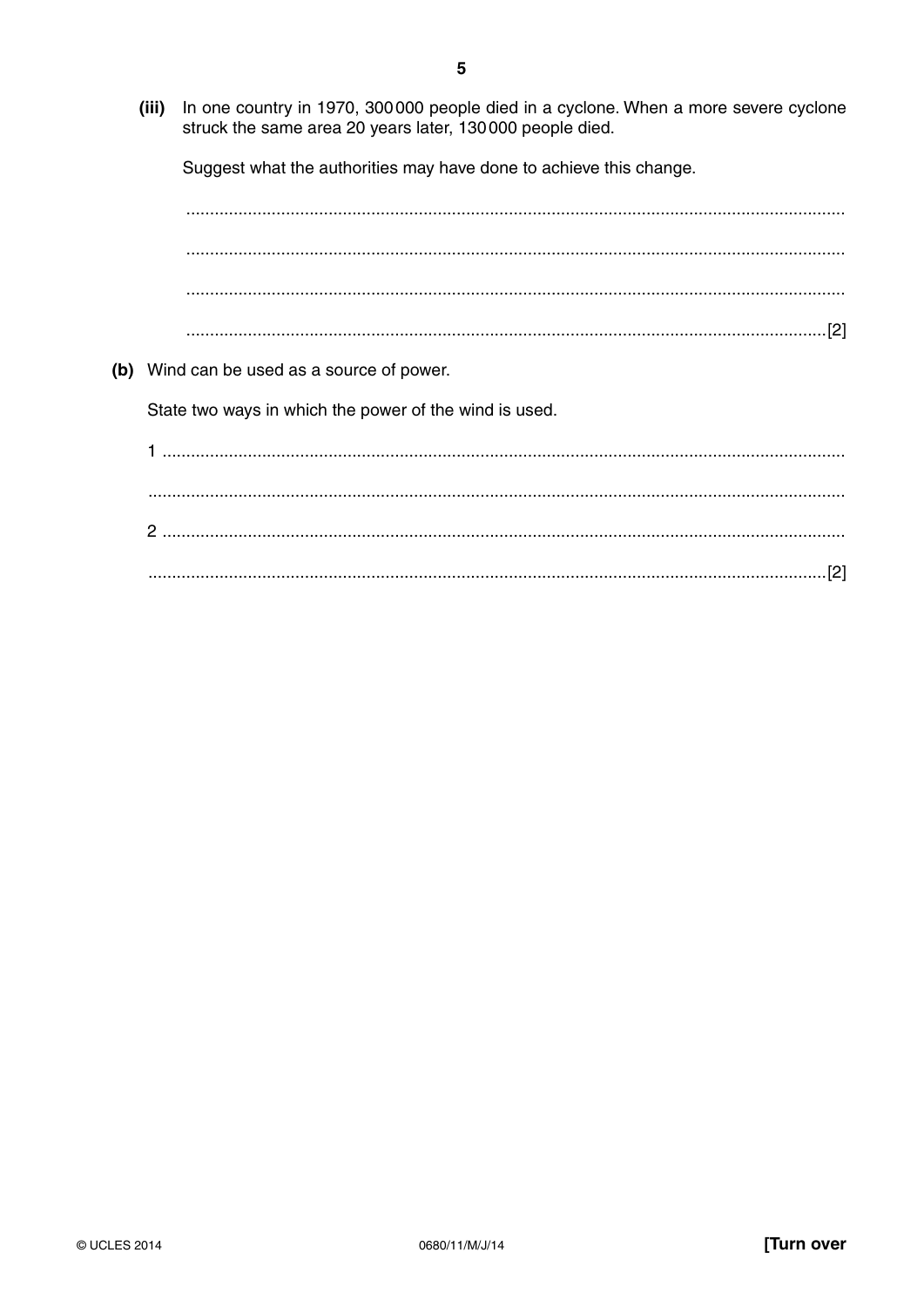- **3** Soil acts as a medium for the growth of plants. Some important features of soil are its pH, the nutrients it contains and how well aerated and drained it is.
	- **(a)** Water, nitrates, phosphates and oxygen may be found in soil.
		- **(i)** State which of these enables a plant to:

| nhotosyn |          |
|----------|----------|
| respire  | `רו<br>┕ |

 **(ii)** The diagram below shows pore spaces in a soil.



If pore spaces are small, there will be a lot of water in the soil and it can become waterlogged.

Suggest what will be absent from a waterlogged soil and explain this absence.

 ........................................................................................................................................... ........................................................................................................................................... ........................................................................................................................................... .......................................................................................................................................[2]  **(iii)** Suggest how farmers might reduce the problems caused by waterlogging. ........................................................................................................................................... ........................................................................................................................................... ........................................................................................................................................... .......................................................................................................................................[3]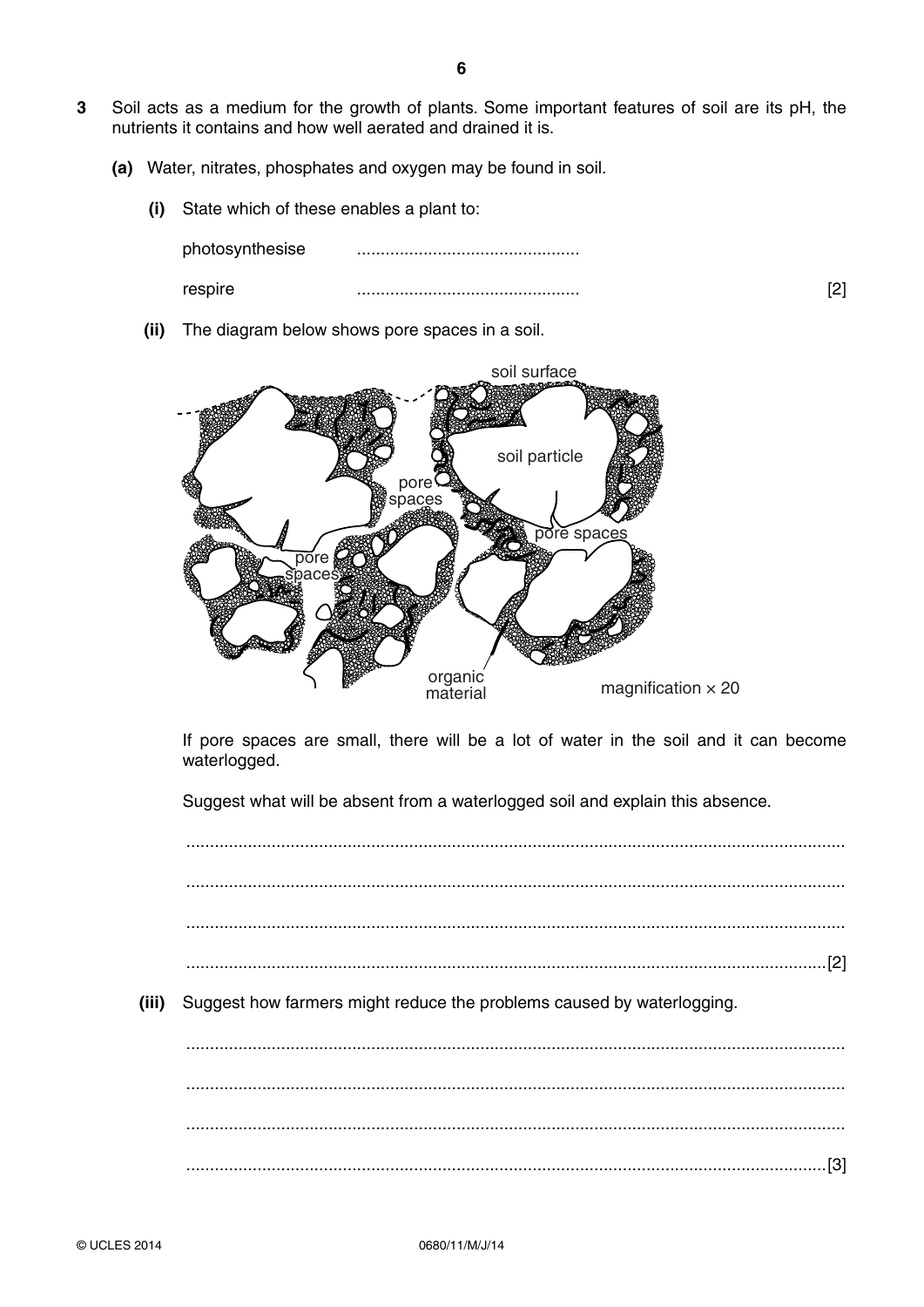**(b)** The size of the pore spaces in soil is determined by the type of particle that makes up the soil type; silt, sand or clay.

Look at the graph below which shows the total volume of water that has drained through each soil type over five minutes.



 **(i)** How much more water has drained through soil **A** than soil **C** after 3 minutes?

.................................................. cm3 [1]

- **(ii)** Match each soil type to each line, **A**, **B** or **C**, shown on the graph.
	- clay ..................... sand ...................... silt ..................... [2]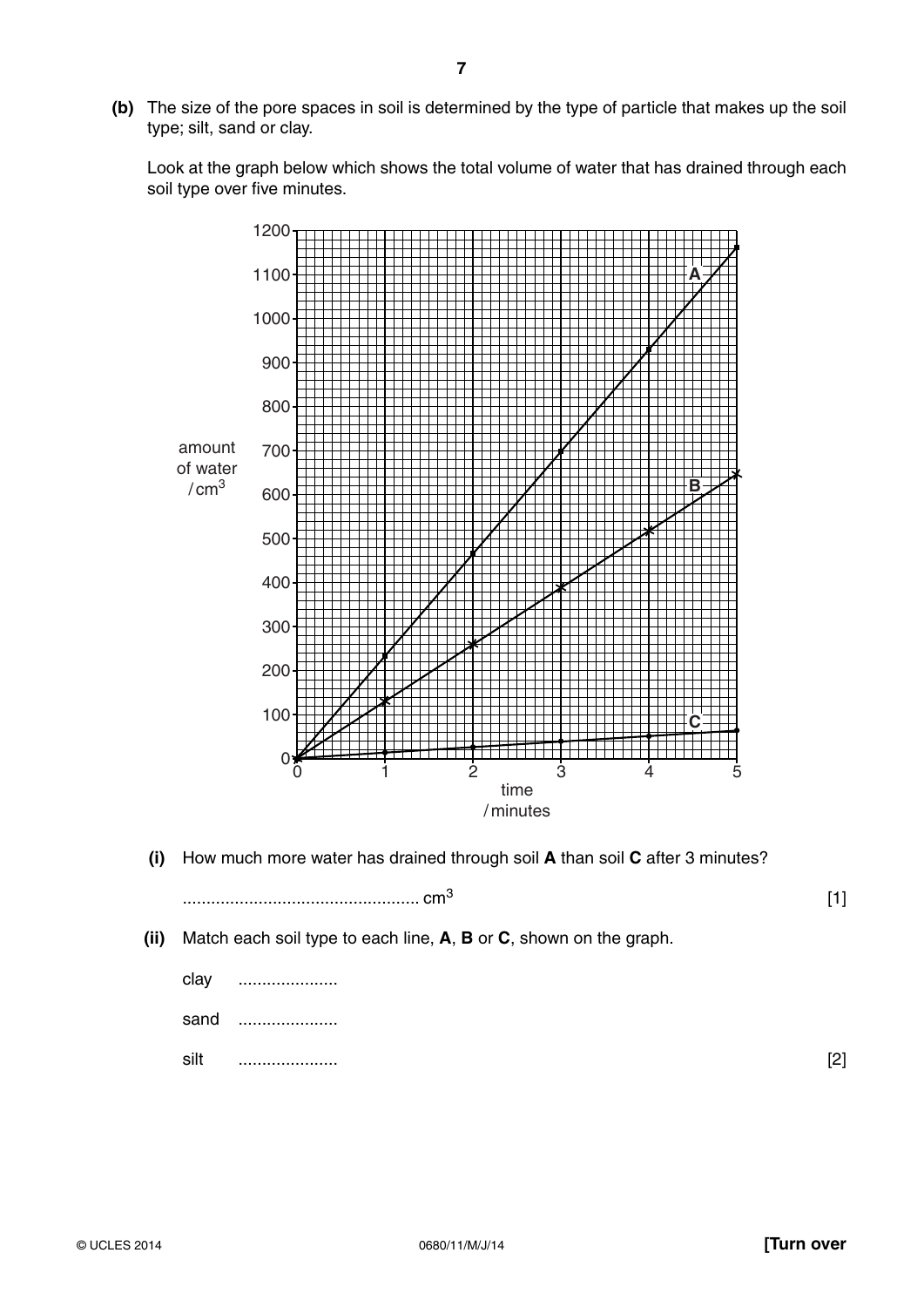**4 (a)** The world's oceans have enormous potential for the provision of resources to humans.

List **three** different resources humans get from the oceans.

 ................................................................................................................................................... ................................................................................................................................................... ...............................................................................................................................................[3]

 **(b)** In using the oceans, humans cause pollution. The following diagram shows some activities on the coast and examples of pollution at **A** and **B**.

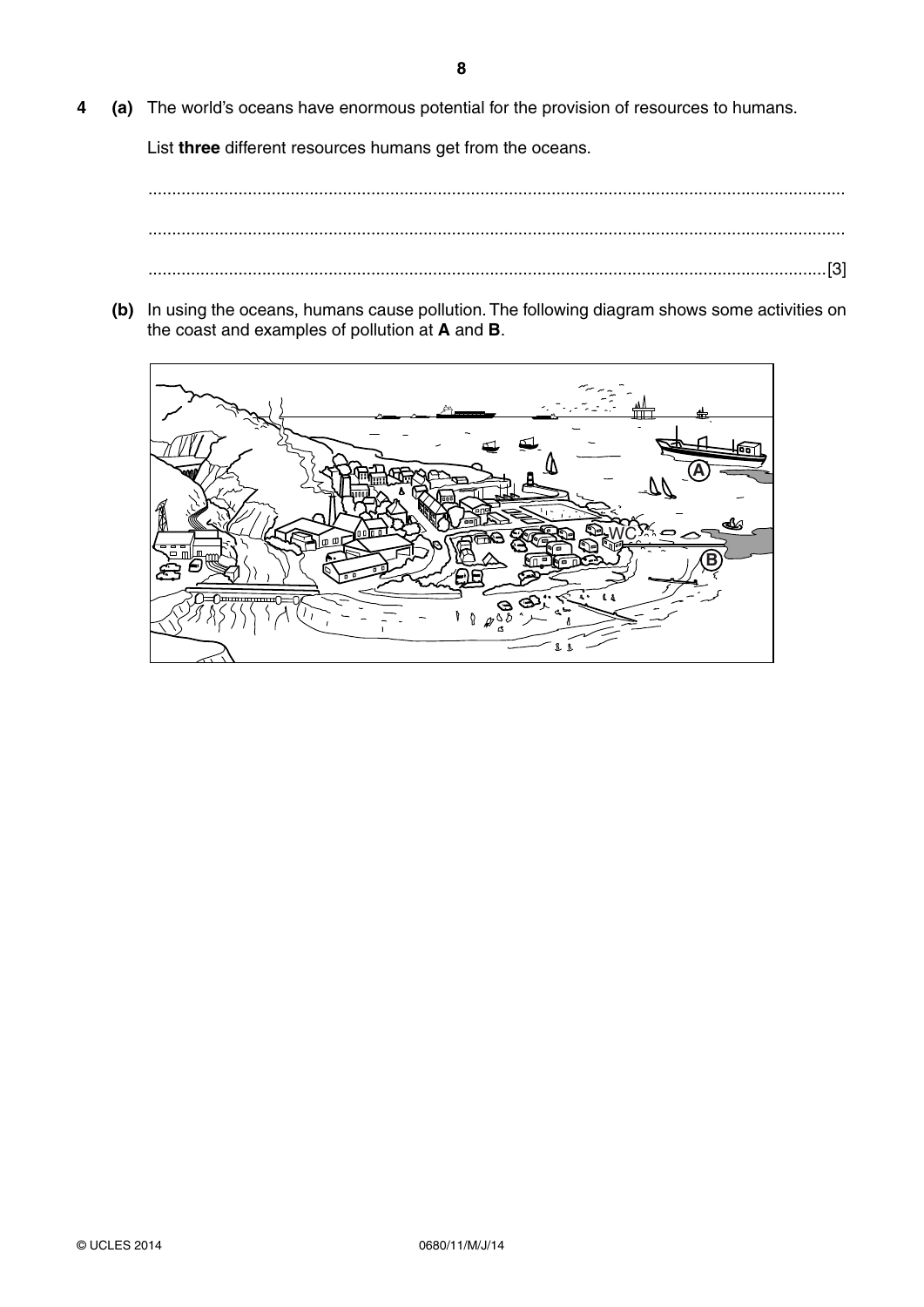| (i)  | Describe the causes of the pollution and its effects on the environment at both A and B. |
|------|------------------------------------------------------------------------------------------|
|      | cause of pollution at A                                                                  |
|      |                                                                                          |
|      |                                                                                          |
|      | effect on environment                                                                    |
|      |                                                                                          |
|      |                                                                                          |
|      |                                                                                          |
|      | cause of pollution at B                                                                  |
|      |                                                                                          |
|      |                                                                                          |
|      | effect on environment                                                                    |
|      |                                                                                          |
|      |                                                                                          |
|      |                                                                                          |
| (ii) | Explain how pollution at A and B might be reduced.                                       |
|      |                                                                                          |
|      |                                                                                          |
|      |                                                                                          |
|      |                                                                                          |
|      |                                                                                          |
|      |                                                                                          |
|      |                                                                                          |
|      | $\ldots$ $[3]$                                                                           |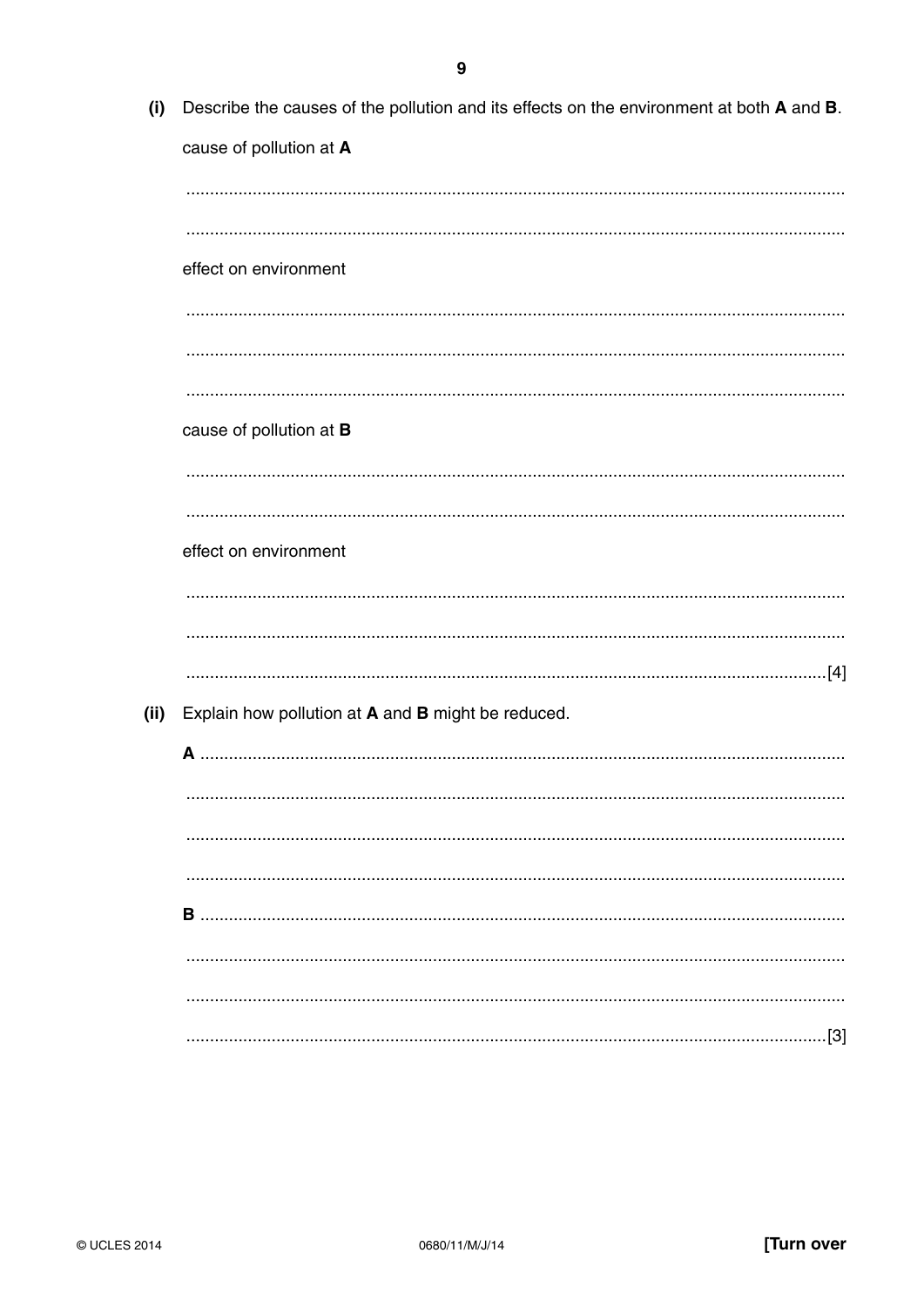- N  $\ddagger$ **B** and **C A Key**  $\sim$  plate boundaries  $\rightarrow$  direction of plate movement
- **5** The diagram below shows the Earth's major tectonic plates and the boundaries between them.

 **(a) (i)** Name the types of plate boundaries found at **A** and at **C**.

 **A** .................................................. **C** .................................................. [2]

 **(ii)** Draw a labelled diagram in the space below to show what is happening at the plate boundary at **A**.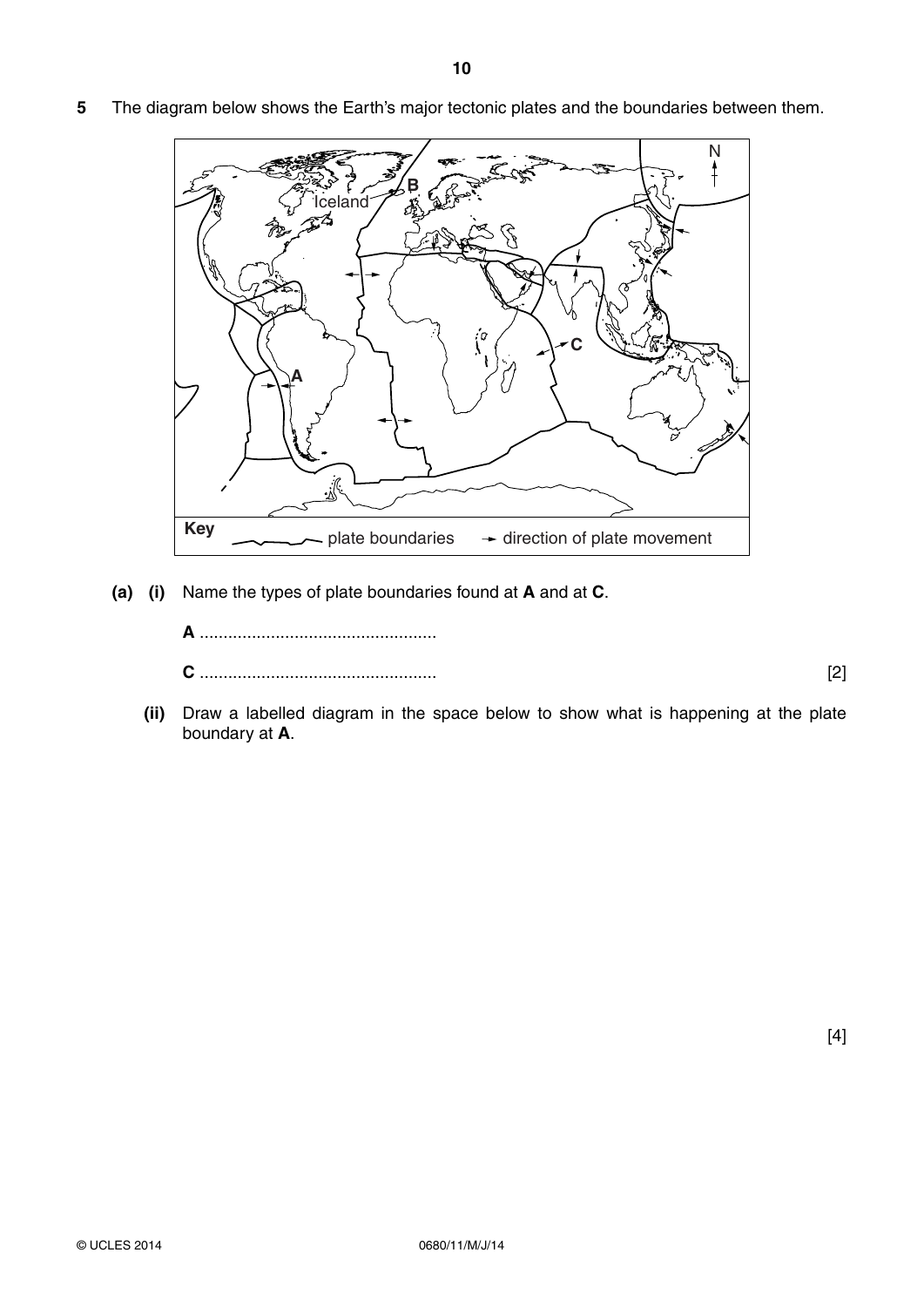(b) Describe ways in which Iceland may benefit from its location near plate boundary B on the map.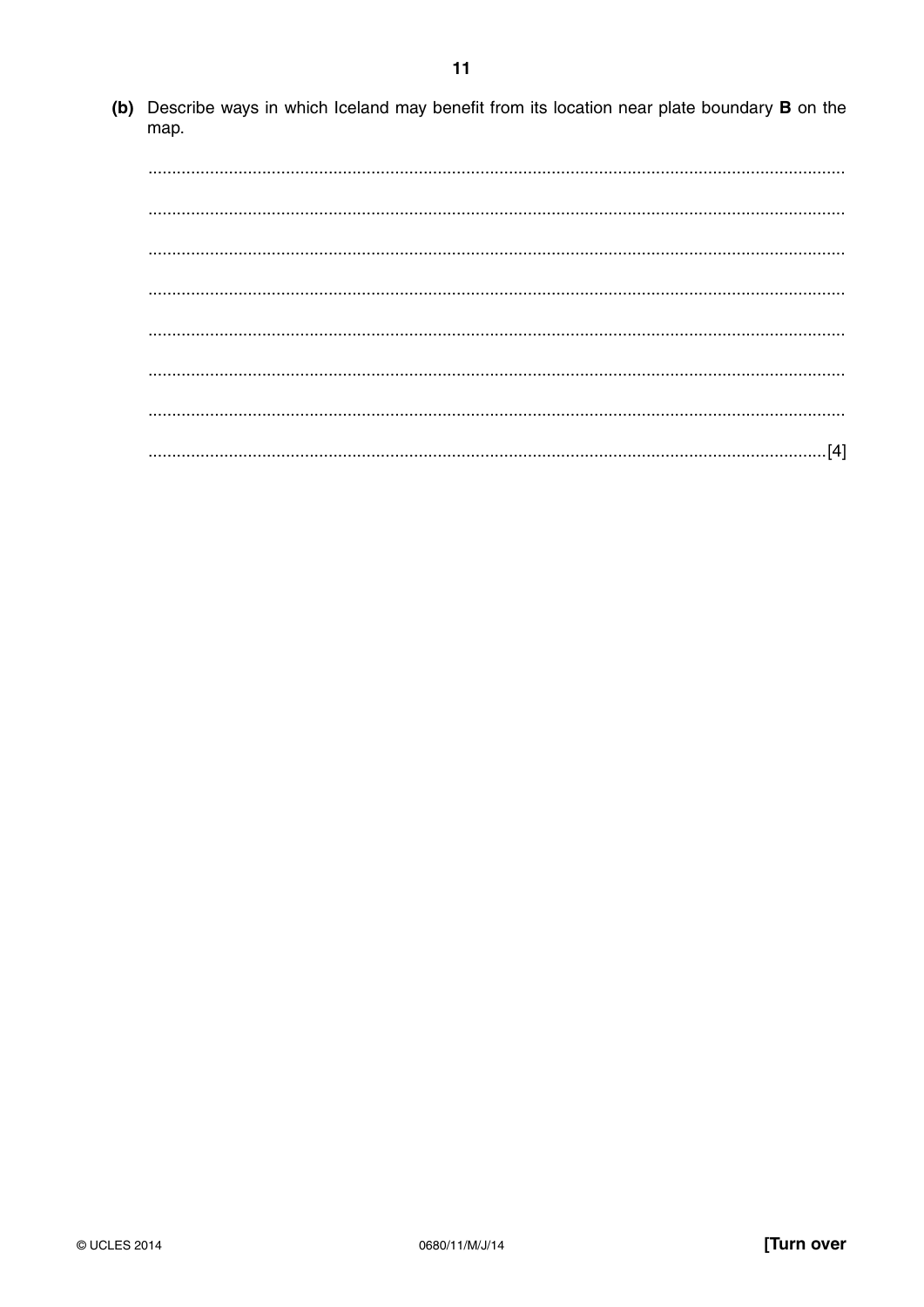- deforestation overgrazing overproduction  $u$  at  $\theta$ of crops modern farming techniques
- The diagram below shows some ways in which humans affect their environment. 6

 $(a)$  (i) Overgrazing can cause soil erosion. Explain how this happens.

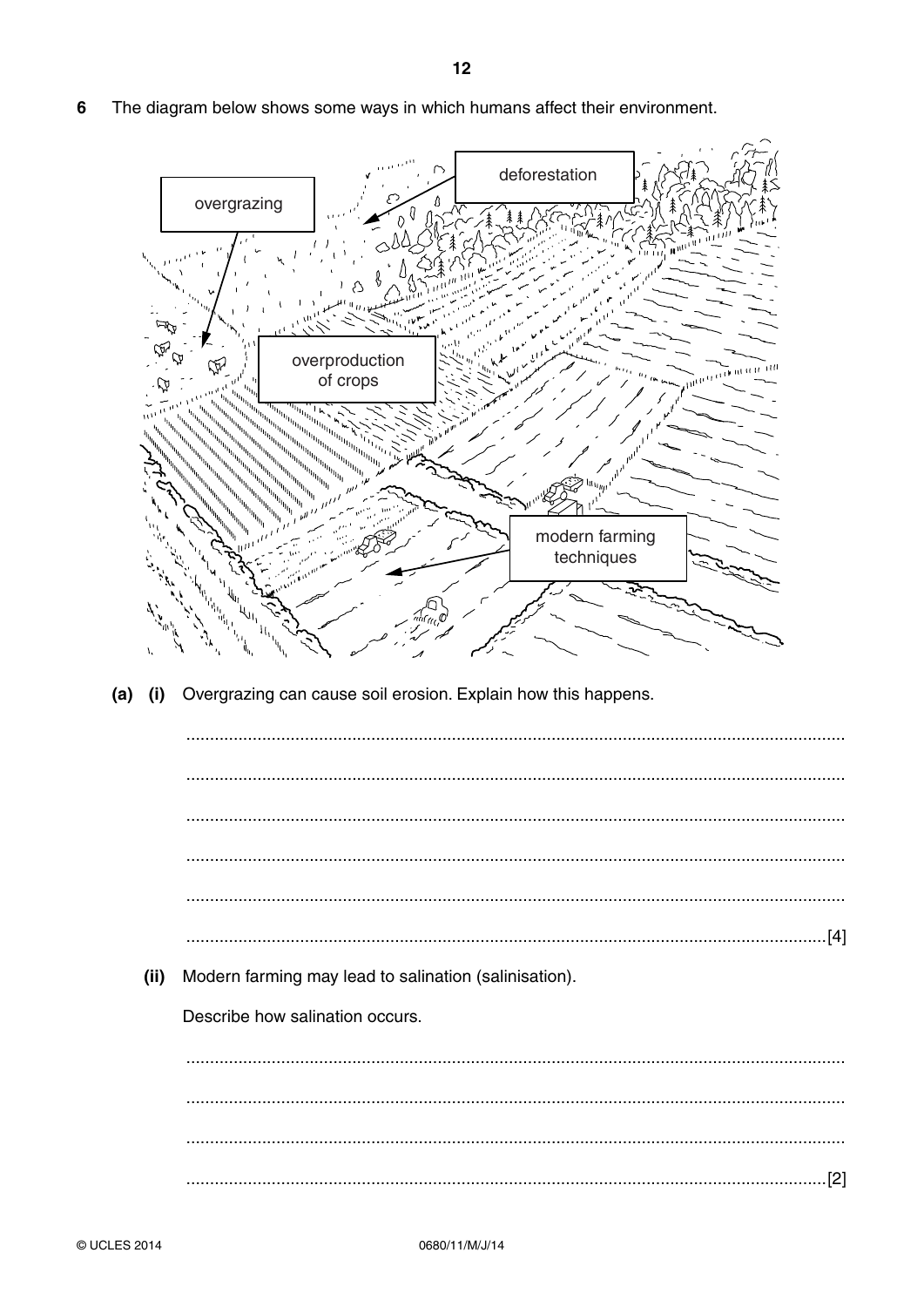| (b) How might forests be managed sustainably? |
|-----------------------------------------------|
|                                               |
|                                               |
|                                               |
|                                               |
|                                               |
|                                               |
| $[4] \centering \label{def:3}$                |
|                                               |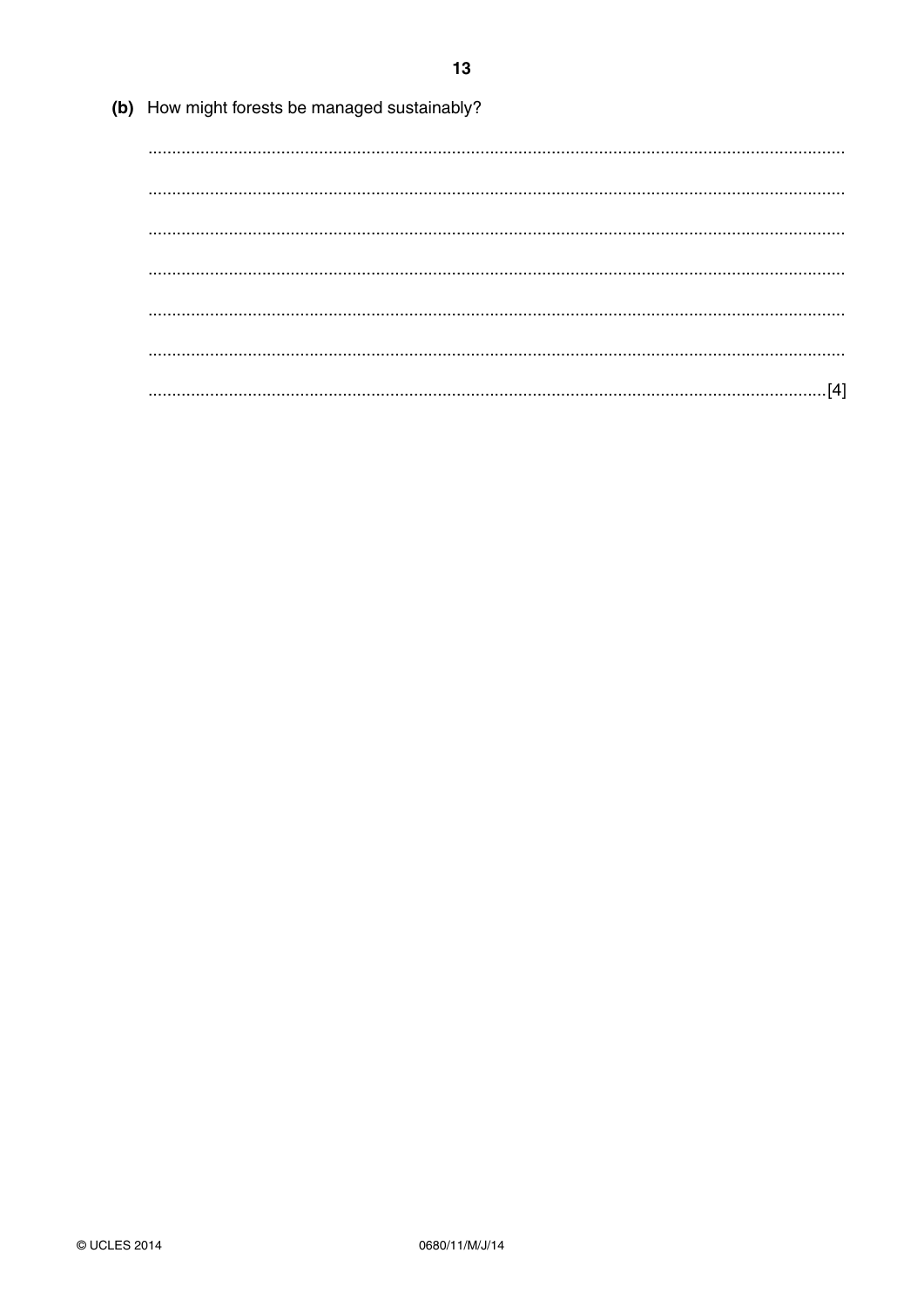# **BLANK PAGE**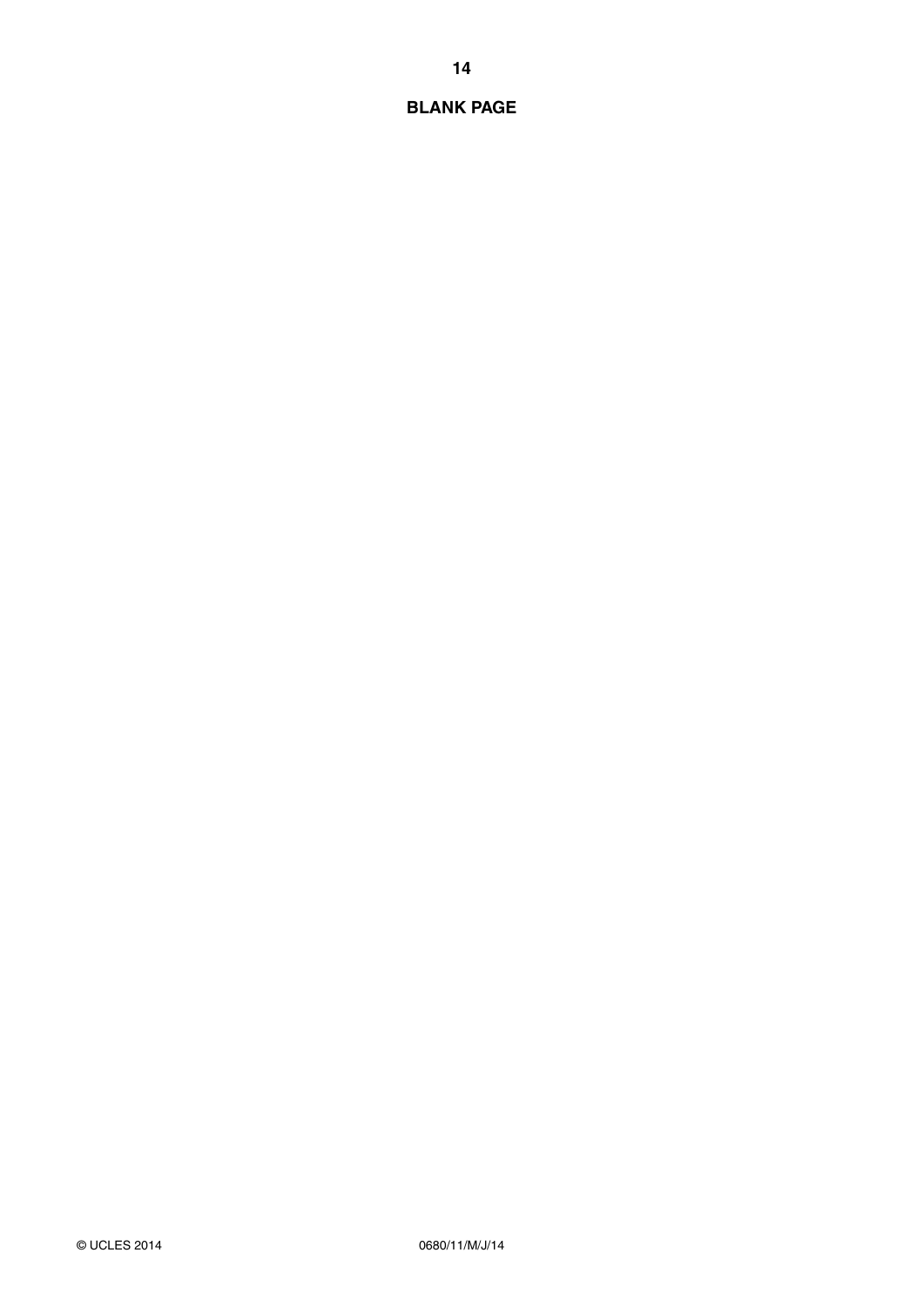# **BLANK PAGE**